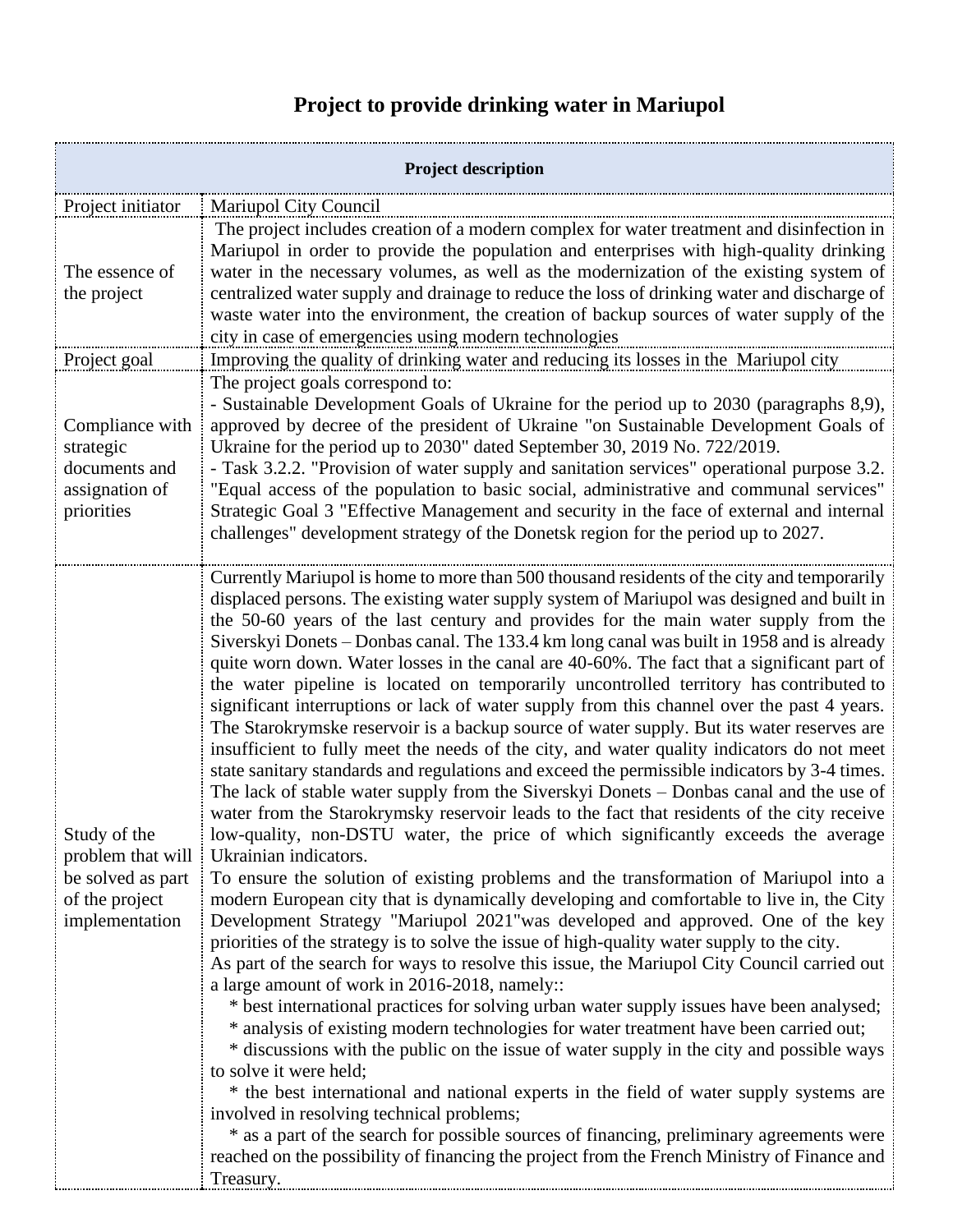|                                                                                  | Detailed studies have shown that the best comprehensive solution to the existing problem<br>of water supply of Mariupol is implementing a project to provide high-quality drinking<br>water to the city "from its own sources". Namely, the construction of water treatment<br>facilities for the treatment of water from the Kalmius and Kalchik rivers, using modern and<br>reliable treatment technologies, with the location of these structures as close to the city as<br>possible. This will ensure reliable water supply and high water quality at optimal costs.<br>When studying the best international practices on urban water supply, our attention was<br>drawn to examples of solving similar issues in French cities. Specialists of the Mariupol<br>had the opportunity to study the practical implementation of these solutions during their                                                |
|----------------------------------------------------------------------------------|---------------------------------------------------------------------------------------------------------------------------------------------------------------------------------------------------------------------------------------------------------------------------------------------------------------------------------------------------------------------------------------------------------------------------------------------------------------------------------------------------------------------------------------------------------------------------------------------------------------------------------------------------------------------------------------------------------------------------------------------------------------------------------------------------------------------------------------------------------------------------------------------------------------|
| Estimated<br>project cost                                                        | visit to the regions and cities of France.<br>64 million euro.                                                                                                                                                                                                                                                                                                                                                                                                                                                                                                                                                                                                                                                                                                                                                                                                                                                |
| Project<br>Implementation<br>Arrangement                                         | Due to the decentralized partnership program and the support of French embassy, a<br>consortium of French firms was formed consisting of Beten Ingenierie, Aqualter and<br>Stereo, which help in the preparation and implementation of the project. Also, with the<br>support of the French embassy, the possibility of implementing the project under the<br>conditions of preferential credit and grant financing from the French Ministry of Finance<br>and Treasury was developed and confirmed.<br>According to the decree of the Cabinet of Ministers of Ukraine No. 151-R of March 13,<br>2019, the government submitted for ratification by the Verkhovna Rada of Ukraine a<br>framework agreement between the Government of Ukraine and the Government of the<br>French Republic on official support for the project to provide drinking water to Mariupol,<br>committed on January 29, 2019 in Kyiv |
| Key financial<br>indicators of the<br>project<br>implementation                  | The total investment value of the project is $64,000,000$ (sixty – four million) euros<br>excluding VAT for 30 years, including 0.08% interest on loan repayment.                                                                                                                                                                                                                                                                                                                                                                                                                                                                                                                                                                                                                                                                                                                                             |
| Project<br>implementation<br>term                                                | $2020 - 31.07.2025$                                                                                                                                                                                                                                                                                                                                                                                                                                                                                                                                                                                                                                                                                                                                                                                                                                                                                           |
| Indicative<br>funding sources<br>to finance the<br>project                       | Funds received by the municipal enterprise "Mariupol Production Directorate of<br>wastewater disposal organization" from the introduction of economic activities or at the<br>expense of the city budget.                                                                                                                                                                                                                                                                                                                                                                                                                                                                                                                                                                                                                                                                                                     |
| Project<br>Implementation<br>Arrangement                                         | Implementation of the project started on 16.09.2020, currently data is being collected in<br>the areas of water supply and sanitation, survey work is being carried out on water supply<br>sources by BETEN INGENIERIE and the development of a feasibility study for a new<br>water supply system.                                                                                                                                                                                                                                                                                                                                                                                                                                                                                                                                                                                                           |
| Interested parties<br>and expected<br>result of the<br>project<br>implementation | The funds planned for the implementation of the project will be spent on:<br>- development of design and estimate documentation;<br>- pumping units;<br>- coarse water treatment units;<br>- ultrafiltration settings;<br>- reverse osmosis installations;<br>- electrical equipment for powering and controlling the specified facilities<br>- services for the construction of water intake structures, pumping stations, laying water<br>supply pipelines.                                                                                                                                                                                                                                                                                                                                                                                                                                                 |
| Characteristics of an object (existing or newly created)                         |                                                                                                                                                                                                                                                                                                                                                                                                                                                                                                                                                                                                                                                                                                                                                                                                                                                                                                               |
| Location of the<br>object                                                        | Ukraine, Donetsk region, Mariupol. The location address is not defined.<br>The nearest Regional Center is Kramatorsk, 182 km. away (Zaporizhzhia, 199 km. away)                                                                                                                                                                                                                                                                                                                                                                                                                                                                                                                                                                                                                                                                                                                                               |